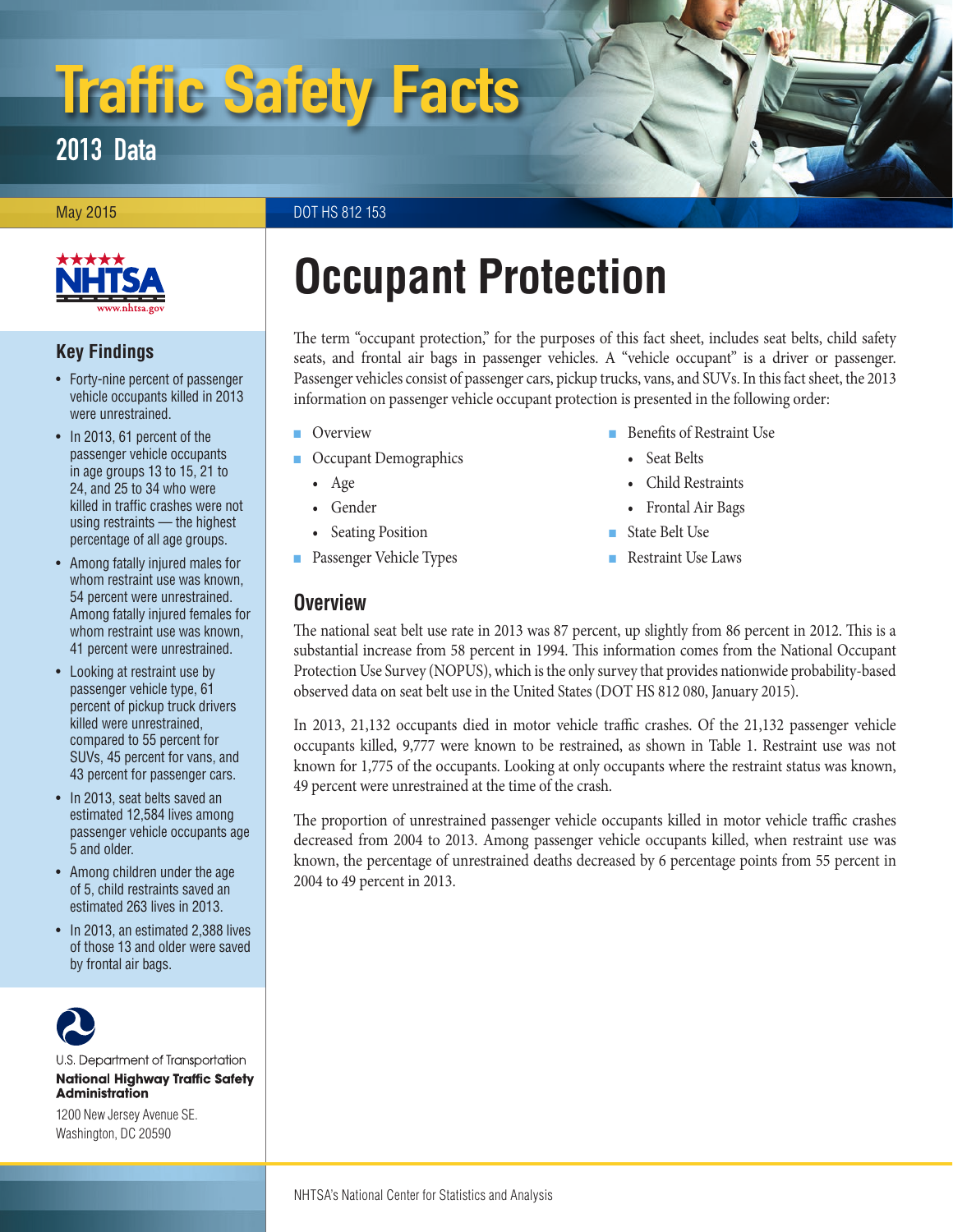| Table 1                                                                      |  |
|------------------------------------------------------------------------------|--|
| Passenger Vehicle Occupant Fatalities in Crashes by Restraint Use, 2004–2013 |  |

|      |                   |                |                     | <b>Restraint Use</b> |                |                |                                 |       |                           |                           |
|------|-------------------|----------------|---------------------|----------------------|----------------|----------------|---------------------------------|-------|---------------------------|---------------------------|
|      | <b>Restrained</b> |                | <b>Unrestrained</b> |                      | <b>Unknown</b> |                |                                 | Total | <b>Percent</b><br>"Known" | <b>Percent</b><br>"Known" |
| Year | <b>Number</b>     | <b>Percent</b> | <b>Number</b>       | <b>Percent</b>       | <b>Number</b>  | <b>Percent</b> | <b>Percent</b><br><b>Number</b> |       | <b>Restrained</b>         | <b>Unrestrained</b>       |
| 2004 | 13,250            | 42%            | 16.432              | 52%                  | 2.184          | 7%             | 31,866                          | 100%  | 45%                       | 55%                       |
| 2005 | 13,064            | 41%            | 16,247              | 51%                  | 2,238          | 7%             | 31,549                          | 100%  | 45%                       | 55%                       |
| 2006 | 12,710            | 41%            | 15,635              | 51%                  | 2,341          | 8%             | 30,686                          | 100%  | 45%                       | 55%                       |
| 2007 | 12,322            | 42%            | 14.446              | 50%                  | 2,304          | 8%             | 29,072                          | 100%  | 46%                       | 54%                       |
| 2008 | 10.691            | 42%            | 12,925              | 51%                  | 1,846          | 7%             | 25,462                          | 100%  | 45%                       | 55%                       |
| 2009 | 10,190            | 43%            | 11.545              | 49%                  | 1,712          | 7%             | 23,447                          | 100%  | 47%                       | 53%                       |
| 2010 | 9,969             | 45%            | 10.590              | 48%                  | 1.714          | 8%             | 22,273                          | 100%  | 48%                       | 52%                       |
| 2011 | 9,471             | 44%            | 10,215              | 48%                  | 1,630          | 8%             | 21,316                          | 100%  | 48%                       | 52%                       |
| 2012 | 9,746             | 45%            | 10,370              | 48%                  | 1,663          | 8%             | 21,779                          | 100%  | 48%                       | 52%                       |
| 2013 | 9,777             | 46%            | 9.580               | 45%                  | 1.775          | 8%             | 21.132                          | 100%  | 51%                       | 49%                       |

Source: Fatality Analysis Reporting System (FARS) 2004–2012 Final File and 2013 Annual Report File (ARF).

# <span id="page-1-0"></span>**Occupant Demographics**

# *Age*

Information on restraint use by age group for passenger vehicle occupants killed in 2013 is shown in Table 2. Among passenger vehicle occupant fatalities in 2013 where restraint use was known,

the age groups 13 to 15, 21 to 24, and 25 to 34 had the highest percentage of unrestrained occupants (61%).

#### Table 2

#### **Passenger Vehicle Occupants Killed, by Age Group and Restraint Use, 2013**

|                |                   |                | <b>Restraint Use</b> |                |                |                |               |                |                           |                           |  |
|----------------|-------------------|----------------|----------------------|----------------|----------------|----------------|---------------|----------------|---------------------------|---------------------------|--|
| Age            | <b>Restrained</b> |                | <b>Unrestrained</b>  |                | <b>Unknown</b> |                |               | <b>Total</b>   | <b>Percent</b><br>"Known" | <b>Percent</b><br>"Known" |  |
| (Years)        | <b>Number</b>     | <b>Percent</b> | <b>Number</b>        | <b>Percent</b> | <b>Number</b>  | <b>Percent</b> | <b>Number</b> | <b>Percent</b> | <b>Restrained</b>         | <b>Unrestrained</b>       |  |
| $\leq 4$       | 147               | 69%            | 53                   | 25%            | 14             | 7%             | 214           | 100%           | 74%                       | 27%                       |  |
| $4 - 7$        | 107               | 54%            | 77                   | 39%            | 15             | 8%             | 199           | 100%           | 58%                       | 42%                       |  |
| $8 - 12$       | 113               | 50%            | 94                   | 42%            | 18             | 8%             | 225           | 100%           | 55%                       | 45%                       |  |
| $13 - 15$      | 84                | 34%            | 134                  | 54%            | 28             | 11%            | 246           | 100%           | 39%                       | 61%                       |  |
| $16 - 20$      | 944               | 41%            | 1,172                | 50%            | 208            | 9%             | 2,324         | 100%           | 45%                       | 55%                       |  |
| $21 - 24$      | 856               | 35%            | 1,340                | 55%            | 219            | 9%             | 2,415         | 100%           | 39%                       | 61%                       |  |
| $25 - 34$      | 1,353             | 36%            | 2,085                | 55%            | 354            | 9%             | 3,792         | 100%           | 39%                       | 61%                       |  |
| $35 - 44$      | 995               | 38%            | 1,367                | 53%            | 236            | 9%             | 2,598         | 100%           | 42%                       | 58%                       |  |
| $45 - 54$      | 1,197             | 45%            | 1,243                | 47%            | 225            | 8%             | 2,665         | 100%           | 49%                       | 51%                       |  |
| $55 - 64$      | 1,315             | 55%            | 900                  | 38%            | 179            | 7%             | 2,394         | 100%           | 59%                       | 41%                       |  |
| $65 - 74$      | 1,085             | 61%            | 564                  | 32%            | 133            | 7%             | 1,782         | 100%           | 66%                       | 34%                       |  |
| $75+$          | 1,574             | 70%            | 548                  | 24%            | 140            | 6%             | 2,262         | 100%           | 74%                       | 26%                       |  |
| <b>Unknown</b> | $\overline{7}$    | 44%            | 3                    | 19%            | 6              | 38%            | 16            | 100%           | 70%                       | 30%                       |  |
| <b>Total</b>   | 9,777             | 46%            | 9,580                | 45%            | 1,775          | 8%             | 21,132        | 100%           | 51%                       | 49%                       |  |

Source: FARS 2013 ARF.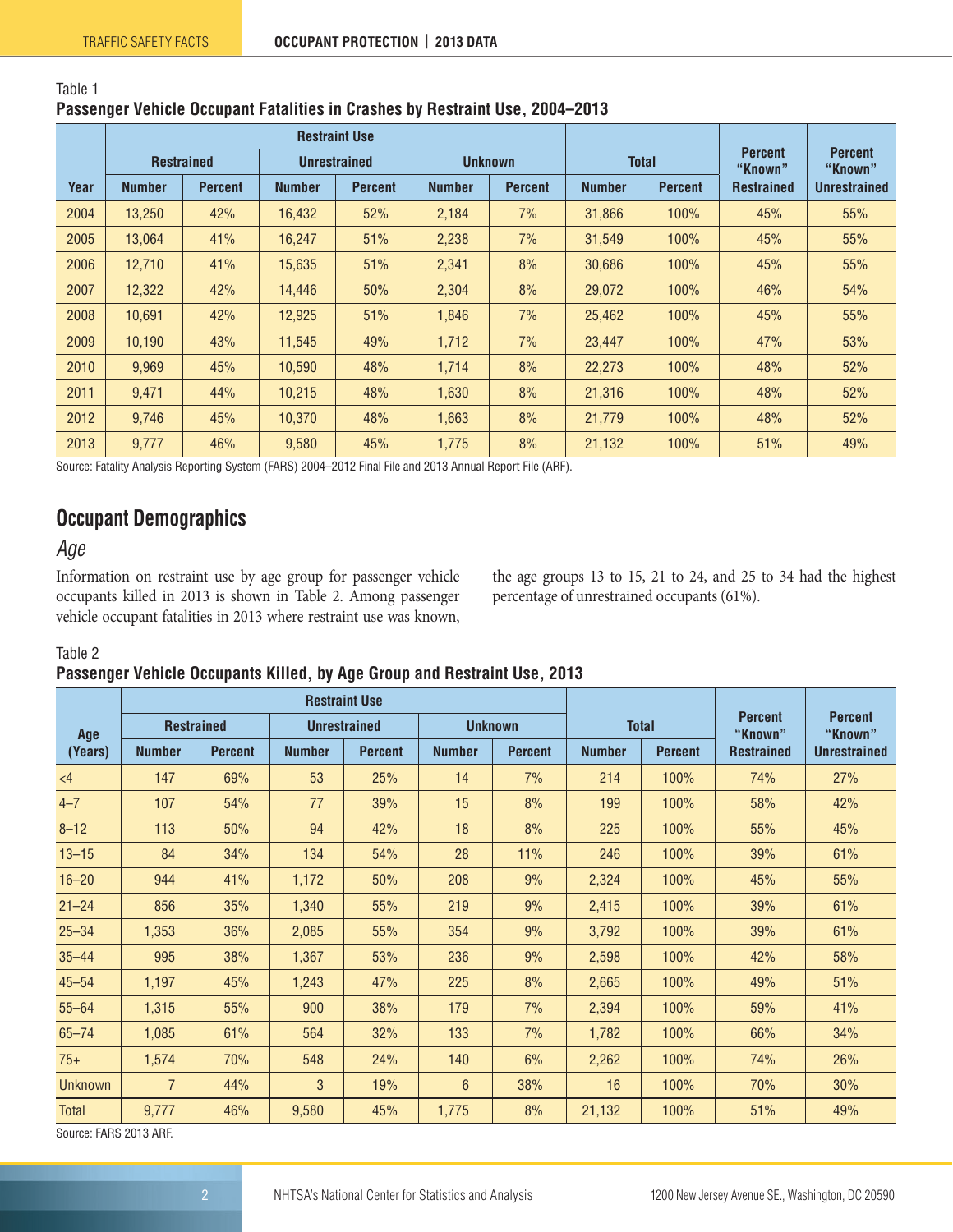In 2013, there were 214 passenger vehicle occupant fatalities among children younger than 4. Among the 200 fatalities in this age group for which restraint use was known, more than a fourth (53) of the children were unrestrained. In the age group 4 to 7, there were 199 fatalities. Among the 184 fatalities in this age group for which restraint use was known, 77 (42%) were unrestrained.

#### <span id="page-2-0"></span>*Gender*

Restraint use and gender are shown in Table 3 for passenger vehicle occupants killed in 2013. There were a total of 13,754 male passenger vehicle occupant fatalities. Of the 12,531 fatalities among males for which restraint use was known, 6,792 (54%) were unrestrained. There were a total of 7,372 female passenger vehicle occupant fatalities. Of the 6,823 fatalities among females for whom restraint use was known, 2,787 (41%) were unrestrained.

| Table 3 |                                                                       |  |  |  |
|---------|-----------------------------------------------------------------------|--|--|--|
|         | Passenger Vehicle Occupants Killed, by Gender and Restraint Use, 2013 |  |  |  |

|                |                                          |                |               | <b>Restraint Use</b> |                                 |                |               |                |                           |                           |  |
|----------------|------------------------------------------|----------------|---------------|----------------------|---------------------------------|----------------|---------------|----------------|---------------------------|---------------------------|--|
|                | <b>Restrained</b><br><b>Unrestrained</b> |                |               |                      |                                 | <b>Unknown</b> | <b>Total</b>  |                | <b>Percent</b><br>"Known" | <b>Percent</b><br>"Known" |  |
| Gender         | <b>Number</b>                            | <b>Percent</b> | <b>Number</b> | <b>Percent</b>       | <b>Number</b><br><b>Percent</b> |                | <b>Number</b> | <b>Percent</b> | <b>Restrained</b>         | <b>Unrestrained</b>       |  |
| <b>Male</b>    | 5.739                                    | 42%            | 6,792         | 49%                  | 1,223                           | 9%             | 13.754        | 100%           | 46%                       | 54%                       |  |
| Female         | 4.036                                    | 55%            | 2,787         | 38%                  | 549                             | 7%             | 7.372         | 100%           | 59%                       | 41%                       |  |
| <b>Unknown</b> | $\overline{2}$                           | 33%            |               | 17%                  | 3                               | 50%            | 6             | 100%           | 67%                       | 33%                       |  |
| <b>Total</b>   | 9.777                                    | 46%            | 9,580         | 45%                  | 1.775                           | 8%             | 21,132        | 100%           | 51%                       | 49%                       |  |

Source: FARS 2013 ARF.

#### <span id="page-2-1"></span>*Seating Position*

Restraint use by seating position for passenger vehicle occupants killed in 2013 is presented in Table 4. Among front-seat passengers with known restraint use, 48 percent were unrestrained. Among

passenger vehicle occupants sitting in the second row of seats and for whom restraint use was known, 60 percent were unrestrained.

#### Table 4

#### **Passenger Vehicle Occupants Killed, by Seating Position and Restraint Use, 2013**

|              |                         |                   |                |                     | <b>Restraint Use</b> |                |                |               |                |                           |                           |
|--------------|-------------------------|-------------------|----------------|---------------------|----------------------|----------------|----------------|---------------|----------------|---------------------------|---------------------------|
|              |                         | <b>Restrained</b> |                | <b>Unrestrained</b> |                      | <b>Unknown</b> |                | <b>Total</b>  |                | <b>Percent</b><br>"Known" | <b>Percent</b><br>"Known" |
|              | <b>Seating Position</b> | <b>Number</b>     | <b>Percent</b> | <b>Number</b>       | <b>Percent</b>       | <b>Number</b>  | <b>Percent</b> | <b>Number</b> | <b>Percent</b> | <b>Restrained</b>         | <b>Unrestrained</b>       |
| Front        | <b>Total</b>            | 9,093             | 48%            | 8,357               | 44%                  | 1,531          | 8%             | 18,981        | 100%           | 52%                       | 48%                       |
| <b>Seat</b>  | Left                    | 7,272             | 47%            | 6,930               | 45%                  | 1,250          | 8%             | 15,452        | 100%           | 51%                       | 49%                       |
|              | <b>Middle</b>           | 9                 | 15%            | 49                  | 79%                  | $\overline{4}$ | 6%             | 62            | 100%           | 16%                       | 84%                       |
|              | Right                   | 1,812             | 52%            | 1,367               | 40%                  | 276            | 8%             | 3,455         | 100%           | 57%                       | 43%                       |
|              | Other/Unknown           | $\overline{0}$    | $0\%$          | 11                  | 92%                  |                | 8%             | 12            | 100%           | 0%                        | 100%                      |
| Second       | <b>Total</b>            | 626               | 37%            | 927                 | 55%                  | 147            | 9%             | 1,700         | 100%           | 40%                       | 60%                       |
| <b>Row</b>   | Left                    | 251               | 39%            | 345                 | 53%                  | 55             | 8%             | 651           | 100%           | 42%                       | 58%                       |
|              | <b>Middle</b>           | 69                | 32%            | 128                 | 59%                  | 20             | 9%             | 217           | 100%           | 35%                       | 65%                       |
|              | Right                   | 303               | 39%            | 417                 | 53%                  | 67             | 9%             | 787           | 100%           | 42%                       | 58%                       |
|              | Other/Unknown           | 3                 | 7%             | 37                  | 82%                  | 5              | 11%            | 45            | 100%           | 8%                        | 93%                       |
| Other        |                         | 42                | 18%            | 177                 | 77%                  | 12             | 5%             | 231           | 100%           | 19%                       | 81%                       |
|              | <b>Unknown</b>          |                   | 7%             | 119                 | 54%                  | 85             | 39%            | 220           | 100%           | 12%                       | 88%                       |
| <b>Total</b> |                         | 9,777             | 46%            | 9,580               | 45%                  | 1,775          | 8%             | 21,132        | 100%           | 51%                       | 49%                       |

Source: FARS 2013 ARF.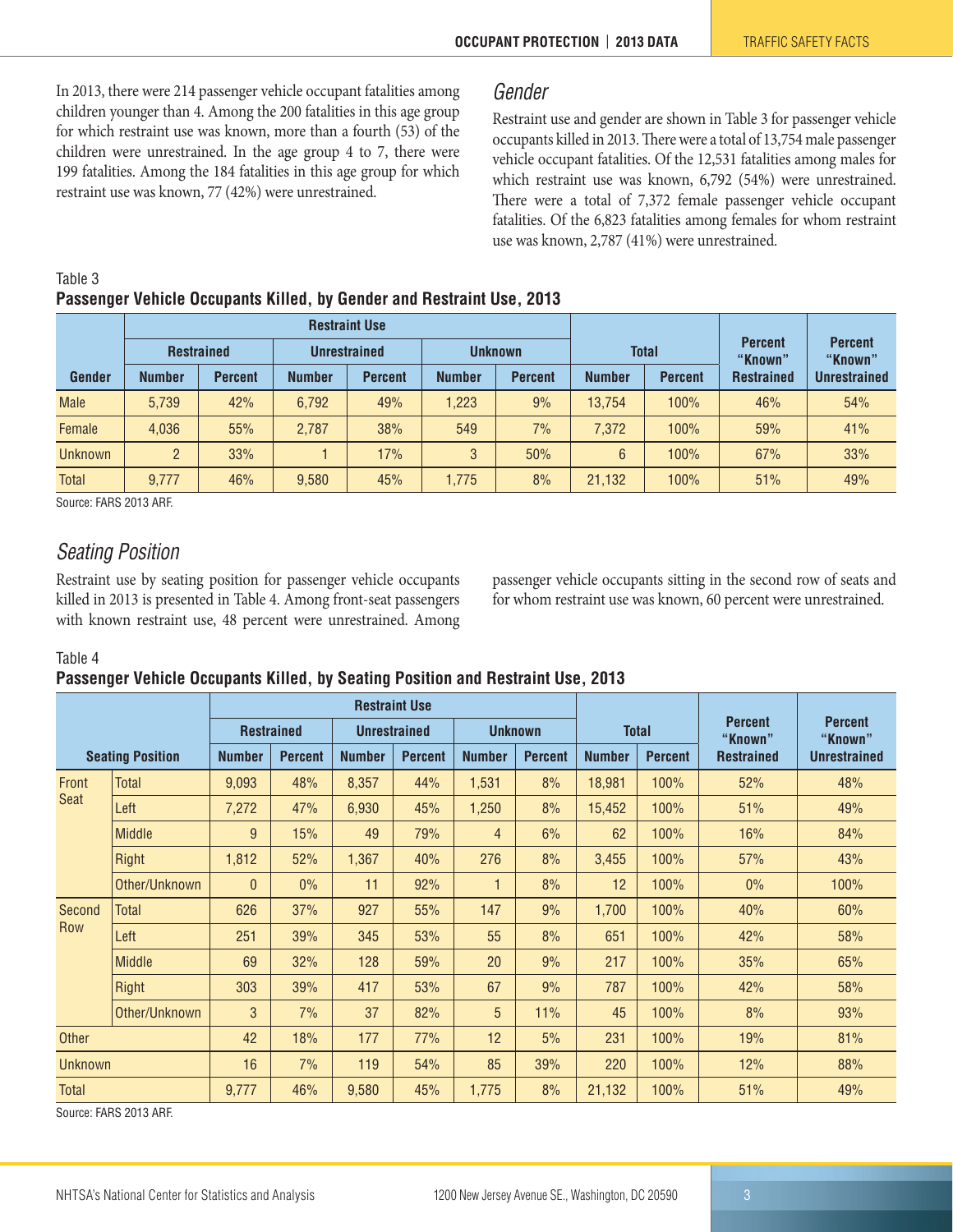# <span id="page-3-0"></span>**Passenger Vehicle Types**

Table 5 shows all passenger vehicle occupant fatalities for 2013, separated into drivers and passengers. A total of 15,447 passenger vehicle drivers were killed in traffic crashes in 2013. Among the 14,199 driver fatalities for which restraint use was known, 49 percent (6,929) were unrestrained. Looking at drivers with known restraint use by passenger vehicle type, 61 percent (1,850) of the pickup truck drivers killed were unrestrained, compared to 55 percent (1,330) for SUVs, 45 percent (303) for vans, and 43 percent (3,436) for passenger cars.

Table 5

#### **Drivers and Passengers Killed, by Passenger Vehicle Type and Restraint Use, 2013**

|                                  |                                         |                   |                |               | <b>Restraint Use</b> |               |                |               |                |                           |                           |  |
|----------------------------------|-----------------------------------------|-------------------|----------------|---------------|----------------------|---------------|----------------|---------------|----------------|---------------------------|---------------------------|--|
|                                  |                                         | <b>Restrained</b> |                |               | <b>Unrestrained</b>  |               | <b>Unknown</b> | <b>Total</b>  |                | <b>Percent</b><br>"Known" | <b>Percent</b><br>"Known" |  |
| <b>Type of Passenger Vehicle</b> |                                         | <b>Number</b>     | <b>Percent</b> | <b>Number</b> | <b>Percent</b>       | <b>Number</b> | <b>Percent</b> | <b>Number</b> | <b>Percent</b> | <b>Restrained</b>         | <b>Unrestrained</b>       |  |
| <b>Drivers</b>                   | <b>Passenger Cars</b>                   | 4,635             | 53%            | 3,436         | 39%                  | 713           | 8%             | 8,784         | 100%           | 57%                       | 43%                       |  |
| Killed                           | <b>Pickup Trucks</b>                    | 1,159             | 36%            | 1,850         | 57%                  | 249           | 8%             | 3,258         | 100%           | 39%                       | 61%                       |  |
|                                  | <b>Sport Utility</b><br><b>Vehicles</b> | 1,090             | 41%            | 1,330         | 50%                  | 217           | 8%             | 2,637         | 100%           | 45%                       | 55%                       |  |
|                                  | <b>Vans</b>                             | 376               | 50%            | 303           | 41%                  | 66            | 9%             | 745           | 100%           | 55%                       | 45%                       |  |
|                                  | Other Light<br><b>Trucks</b>            | 10                | 43%            | 10            | 43%                  | 3             | 13%            | 23            | 100%           | 50%                       | 50%                       |  |
|                                  | <b>Total</b>                            | 7,270             | 47%            | 6,929         | 45%                  | 1,248         | 8%             | 15,447        | 100%           | 51%                       | 49%                       |  |
| <b>Passengers</b>                | <b>Passenger Cars</b>                   | 1,612             | 50%            | 1,254         | 39%                  | 327           | 10%            | 3,193         | 100%           | 56%                       | 44%                       |  |
| Killed                           | <b>Pickup Trucks</b>                    | 278               | 30%            | 571           | 63%                  | 64            | 7%             | 913           | 100%           | 33%                       | 67%                       |  |
|                                  | <b>Sport Utility</b><br><b>Vehicles</b> | 431               | 37%            | 638           | 54%                  | 105           | 9%             | 1,174         | 100%           | 40%                       | 60%                       |  |
|                                  | Vans                                    | 184               | 47%            | 179           | 46%                  | 28            | 7%             | 391           | 100%           | 51%                       | 49%                       |  |
|                                  | <b>Other Light</b><br><b>Trucks</b>     | $\overline{2}$    | 14%            | 9             | 64%                  | 3             | 21%            | 14            | 100%           | 18%                       | 82%                       |  |
|                                  | <b>Total</b>                            | 2,507             | 44%            | 2,651         | 47%                  | 527           | 9%             | 5,685         | 100%           | 49%                       | 51%                       |  |

Source: FARS 2013 ARF.

A total of 5,685 passengers were killed in passenger vehicles in 2013. Among the 5,158 of those passengers killed when restraint use was known, 51 percent (2,651) were unrestrained. Additionally, among the passenger fatalities in 2013 with known restraint use, 67 percent (571) of the passengers in pickup trucks were unrestrained, compared to 60 percent (54) for SUVs, 49 percent (46) for vans, and 44 percent (1,254) for passenger cars.

#### <span id="page-3-1"></span>**Benefits of Restraint Use**

#### *Seat Belts*

NHTSA has estimated that lap/shoulder seat belts, when used, reduce the risk of fatal injury to front-seat passenger car occupants by  $45$  percent<sup>[1](#page-6-0)</sup> and the risk of moderate-to-critical injury by 50 percent.<sup>2</sup> For light-truck occupants, seat belts reduce the risk of fatal injury by 60 percent<sup>1</sup> and moderate-to-critical injury by 65 percent.<sup>2</sup>

Ejection from a vehicle is one of the most injurious events that can happen to a person in a crash. In fatal crashes in 2013, 79 percent of passenger vehicle occupants who were totally ejected from vehicles were killed. Seat belts are effective in preventing total ejections; in 2013, only 1 percent of the occupants reported to have been using restraints were totally ejected, compared with 31 percent of the unrestrained occupants.

Among passenger vehicle occupants age 5 and older, seat belts saved an estimated 12,584 lives in 2013, as shown in Table 6. If all passenger vehicle occupants age 5 and older had worn seat belts that year, 15,384 lives (that is, an additional 2,800) could have been saved.

# <span id="page-3-2"></span>*Child Restraints*

NHTSA has estimated that child safety seats reduce the risk of fatal injury by 71 percent for infants (younger than 1 year old) and by 54 percent for toddlers (ages 1 to 4 years) in passenger cars. For infants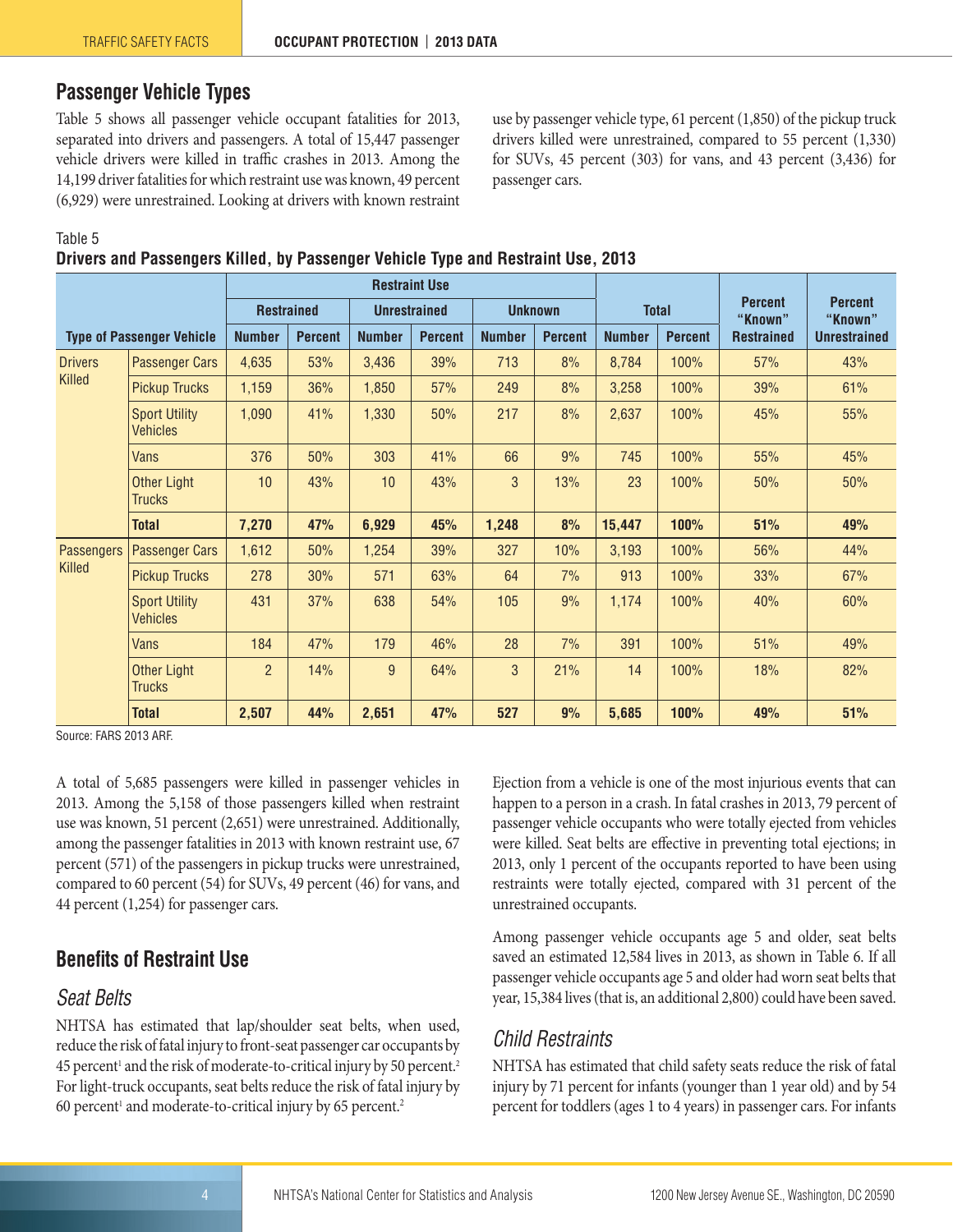and toddlers in light trucks, the corresponding reductions are 58 percent and 59 percent, respectively.<sup>1</sup>

Among children under age 5, an estimated 263 lives were saved in 2013 by restraint use. Of these 263 lives saved, 246 were associated with the use of child safety seats and 17 with the use of adult seat belts. At 100-percent child safety seat use for children under age 5, an estimated 319 (that is, an additional 56) lives could have been saved in 2013.

#### <span id="page-4-0"></span>*Frontal Air Bags*

Frontal air bags, combined with lap/shoulder belts, offer effective safety protection for passenger vehicle occupants. NHTSA analyses indicate a fatality-reducing effectiveness for frontal air bags of 14 percent when no seat belt was used, and 11 percent when a seat belt was used in conjunction with frontal air bags.<sup>1</sup>

It is estimated that as of 2013, 202 million air-bag-equipped passenger vehicles were on the road, including 199 million with dual air bags. Air bags are supplemental protection and are not designed to deploy in all crashes. Most are designed to inflate in a moderateto-severe frontal crash. Some crashes at lower speeds may result in injuries, but generally not the serious injuries that air bags are designed to prevent. Lap/shoulder belts should always be used, even in vehicles with air bags.

*Children in rear-facing child safety seats should not be placed in the front seat of vehicles equipped with passenger-side air bags. The impact of a deploying air bag striking a rear-facing child safety seat could result in serious injury to the child.*

In 2013, an estimated 2,388 lives were saved by frontal air bags. From 1987—when air bags were first installed in vehicles—through 2013, a total of 39,886 lives were saved, as shown in Table 6.

Table 6

| Estimated Number of Lives Saved by Restraint Systems, 1975-2013 |  |  |
|-----------------------------------------------------------------|--|--|
|-----------------------------------------------------------------|--|--|

| <b>Restraint Type</b>   | $1975 - 03$ | 2004   | 2005   | 2006   | 2007   | 2008   | 2009   | 2010   | 2011   | 2012   | 2013   | <b>Total</b> |
|-------------------------|-------------|--------|--------|--------|--------|--------|--------|--------|--------|--------|--------|--------------|
| <b>Seat Belts</b>       | 179.948     | 15.548 | 15.688 | 15.458 | 15,223 | 13,312 | 12.757 | 12,670 | 12.071 | 12,386 | 12,584 | 317.645      |
| <b>Child Restraints</b> | 7.021       | 455    | 424    | 427    | 388    | 286    | 307    | 303    | 262    | 285    | 263    | 10.421       |
| <b>Frontal Air Bags</b> | 14.258*     | 2.660  | 2,752  | 2.824  | 2,800  | 2,557  | 2.481  | 2.403  | 2.341  | 2,422  | 2,388  | 39,886       |

Source: Lives Saved in 2013 by Restraint Use and Minimum Drinking Age Laws \*Note: Total from 1987-2003. Frontal air bags did not exist prior to 1987.

The 2009 through 2012 estimates of lives saved differ from previously published estimates due to a computational correction. Previous estimates did not properly account for model year 2010 through 2013 passenger vehicles, thus slightly underestimating lives saved by seat belts, child restraints, and frontal air bags.

# <span id="page-4-1"></span>**State Belt Use**

Observed seat belt use rates in the States, the District of Columbia, and Puerto Rico in 2013 are shown in Table 7. The results were obtained by observing traffic on roads at selected sites. For more information on State seat belt use rates, see the Crash\*Stat titled Seat Belt Use in 2013—Use Rates in the States and Territories (DOT HS 812 030).

# <span id="page-4-2"></span>**Restraint Use Laws**

The first mandatory belt use law was enacted in the State of New York in 1984. Adult belt use laws are now in effect in 49 States, the District of Columbia, and Puerto Rico. The laws differ from State to State, according to the type and age of the vehicle, occupant age and seating position, etc. The goal of these laws is to promote belt use and thereby reduce deaths and injuries in motor vehicle crashes.

In 2013, 33 States, the District of Columbia, and Puerto Rico had primary seat belt laws in effect, enabling law enforcement officers to stop vehicles and write citations when they observed violations of the seat belt law. In 16 States, the laws specified secondary enforcement, meaning that law enforcement officers were permitted to write citations only after a vehicle was stopped for some other traffic infraction. New Hampshire is the only State without a seat belt law for adults, although it does have a primary child passenger safety law that covers all drivers and passengers under the age of 18.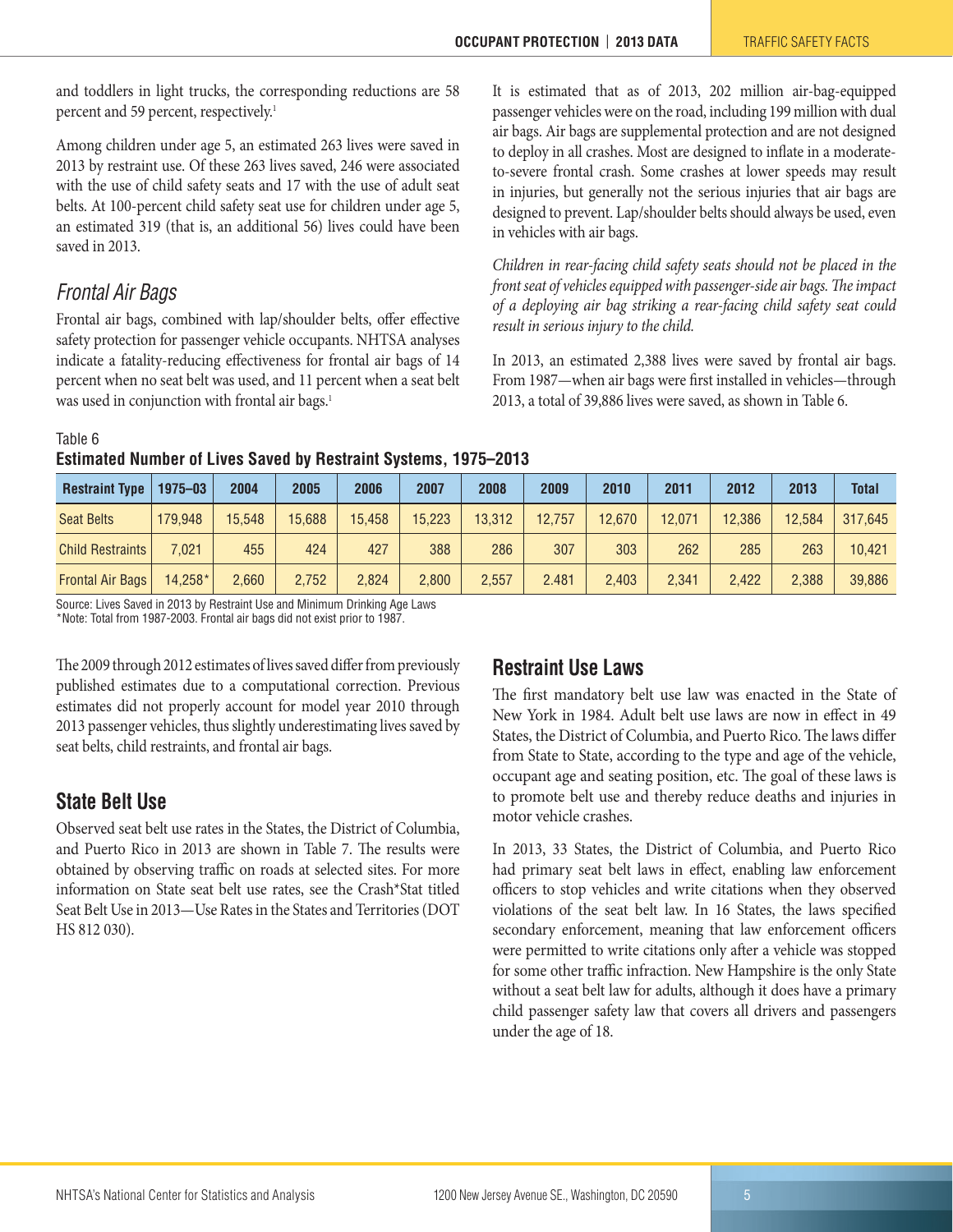#### Table 7

#### **Passenger Vehicle Occupants Killed, by State, Restraint Use, and Observed Seat Belt Use Rate by State, 2013**

|                             |                   |                |                  | <b>Restraint Use</b> |                 |                  | <b>Total Occupants</b> | <b>Observed</b> | <b>Percent</b>   | <b>Percent</b>    |                     |
|-----------------------------|-------------------|----------------|------------------|----------------------|-----------------|------------------|------------------------|-----------------|------------------|-------------------|---------------------|
|                             | <b>Restrained</b> |                |                  | <b>Unrestrained</b>  |                 | <b>Unknown</b>   |                        | <b>Killed</b>   | <b>Seat Belt</b> | "Known"           | "Known"             |
| <b>State</b>                | <b>Number</b>     | <b>Percent</b> | <b>Number</b>    | <b>Percent</b>       | <b>Number</b>   | <b>Percent</b>   | <b>Number</b>          | <b>Percent</b>  | Use Rate*        | <b>Restrained</b> | <b>Unrestrained</b> |
| Alabama                     | 271               | 41%            | 369              | 55%                  | $\overline{25}$ | 4%               | 665                    | 100%            | 97.3%            | 42%               | 58%                 |
| Alaska                      | $\overline{13}$   | 48%            | $\overline{12}$  | 44%                  | $\overline{2}$  | 7%               | $\overline{27}$        | 100%            | 86.1%            | 52%               | 48%                 |
| Arizona                     | 175               | 39%            | 227              | 50%                  | 49              | 11%              | 451                    | 100%            | 84.7%            | 44%               | 56%                 |
| <b>Arkansas</b>             | $\overline{135}$  | 40%            | 174              | 51%                  | $\overline{31}$ | 9%               | 340                    | 100%            | 76.7%            | 44%               | 56%                 |
| California                  | 986               | 61%            | 500              | 31%                  | 125             | 8%               | 1,611                  | 100%            | 97.4%            | 66%               | 34%                 |
| Colorado                    | 124               | 39%            | 177              | 56%                  | 16              | 5%               | $\overline{317}$       | 100%            | 82.1%            | 41%               | 59%                 |
| Connecticut                 | $\overline{80}$   | 44%            | $\overline{75}$  | 41%                  | $\overline{27}$ | 15%              | 182                    | 100%            | 86.6%            | 52%               | 48%                 |
| Delaware                    | $\overline{26}$   | 52%            | $\overline{23}$  | 46%                  | $\mathbf{1}$    | $\frac{2\%}{\ }$ | $\overline{50}$        | 100%            | 92.2%            | 53%               | 47%                 |
| <b>District of Columbia</b> | $\overline{6}$    | 100%           | $\theta$         | $0\%$                | $\theta$        | 0%               | $6\phantom{1}$         | 100%            | 87.5%            | 100%              | $0\%$               |
| Florida                     | 601               | 49%            | 553              | 45%                  | 64              | 5%               | 1,218                  | 100%            | 87.2%            | 52%               | 48%                 |
| Georgia                     | 350               | 43%            | 376              | 46%                  | 85              | 10%              | 811                    | 100%            | 95.5%            | 48%               | 52%                 |
| Hawaii                      | 15                | 36%            | $\overline{23}$  | 55%                  | $\overline{4}$  | 10%              | 42                     | 100%            | 94.0%            | 39%               | 61%                 |
| Idaho                       | $\overline{54}$   | 34%            | 98               | 62%                  | $\overline{7}$  | 4%               | 159                    | 100%            | 81.6%            | 36%               | 64%                 |
| <b>Illinois</b>             | 292               | 45%            | 276              | 42%                  | $\overline{82}$ | 13%              | 650                    | 100%            | 93.7%            | 51%               | 49%                 |
| Indiana                     | 279               | 51%            | $\overline{201}$ | 37%                  | 64              | 12%              | 544                    | 100%            | 91.6%            | 58%               | 42%                 |
| lowa                        | 108               | 46%            | 102              | 43%                  | $\overline{27}$ | 11%              | 237                    | 100%            | 91.9%            | 51%               | 49%                 |
| Kansas                      | 103               | 39%            | 146              | 55%                  | $\overline{16}$ | 6%               | 265                    | 100%            | 80.7%            | 41%               | 59%                 |
|                             | 220               | 47%            | 245              | 53%                  | $\theta$        | $\overline{0\%}$ | 465                    | 100%            | 85.0%            | 47%               | 53%                 |
| Kentucky<br>Louisiana       | 197               | 41%            | 248              | 52%                  | $\overline{31}$ | 7%               | 476                    | 100%            | 82.5%            | 44%               | 56%                 |
| <b>Maine</b>                | $\overline{55}$   | 49%            | $\overline{56}$  | 50%                  | $\mathbf{1}$    | 1%               | $\overline{112}$       | 100%            | 83.0%            | 50%               | 50%                 |
|                             | 153               | 55%            | 108              | 39%                  | $\overline{18}$ | 6%               | $\overline{279}$       | 100%            | 90.7%            | 59%               | 41%                 |
| Maryland                    |                   |                |                  |                      |                 |                  |                        |                 |                  |                   |                     |
| Massachusetts               | 59                | 29%            | 96               | 47%                  | $\overline{51}$ | 25%              | 206                    | 100%            | 74.8%            | 38%               | 62%                 |
| Michigan                    | 329               | 55%            | 183              | 30%                  | 89              | 15%              | 601                    | 100%            | 93.0%            | 64%               | 36%                 |
| Minnesota                   | 149               | 58%            | 80               | 31%                  | 30              | 12%              | 259                    | 100%            | 94.8%            | 65%               | 35%                 |
| Mississippi                 | $\overline{201}$  | 41%            | 284              | 58%                  | $\overline{4}$  | $1\%$            | 489                    | 100%            | 74.4%            | 41%               | 59%                 |
| Missouri                    | 192               | 34%            | 325              | 58%                  | 42              | 8%               | 559                    | 100%            | 80.1%            | 37%               | 63%                 |
| Montana                     | $\overline{50}$   | 31%            | 108              | 67%                  | $\overline{3}$  | $\overline{2\%}$ | 161                    | 100%            | 74.0%            | 32%               | 68%                 |
| Nebraska                    | 44                | 26%            | 105              | 62%                  | $\overline{20}$ | 12%              | 169                    | 100%            | 79.1%            | 30%               | 70%                 |
| Nevada                      | $\overline{56}$   | 46%            | $\overline{57}$  | 46%                  | 10              | 8%               | 123                    | 100%            | 94.8%            | 50%               | 50%                 |
| New Hampshire               | $\overline{35}$   | 38%            | $\overline{56}$  | 62%                  | $\mathbf 0$     | 0%               | $\overline{91}$        | 100%            | 73.0%            | 38%               | 62%                 |
| New Jersey                  | 174               | 53%            | 141              | 43%                  | 14              | 4%               | 329                    | 100%            | 91.0%            | 55%               | 45%                 |
| <b>New Mexico</b>           | $\overline{72}$   | 38%            | 96               | 51%                  | $\overline{20}$ | 11%              | 188                    | 100%            | 92.0%            | 43%               | 57%                 |
| <b>New York</b>             | 337               | 55%            | 186              | 30%                  | $\overline{91}$ | 15%              | 614                    | 100%            | 91.1%            | 64%               | 36%                 |
| North Carolina              | 453               | 52%            | 355              | 41%                  | 63              | 7%               | 871                    | 100%            | 88.6%            | 56%               | 44%                 |
| North Dakota                | $\overline{28}$   | 25%            | 66               | 59%                  | 18              | 16%              | 112                    | 100%            | 77.7%            | 30%               | 70%                 |
| Ohio                        | 288               | 41%            | 352              | 50%                  | $\overline{59}$ | 8%               | 699                    | 100%            | 84.5%            | 45%               | 55%                 |
| Oklahoma                    | 200               | 42%            | 248              | 52%                  | $\overline{26}$ | 5%               | 474                    | 100%            | 83.6%            | 45%               | 55%                 |
| Oregon                      | 138               | 64%            | 54               | 25%                  | $\overline{24}$ | 11%              | 216                    | 100%            | 98.2%            | 72%               | 28%                 |
| Pennsylvania                | 282               | 35%            | 419              | 52%                  | 98              | 12%              | 799                    | 100%            | 84.0%            | 40%               | 60%                 |
| Rhode Island                | 17                | 46%            | 19               | 51%                  | $\mathbf{1}$    | 3%               | $\overline{37}$        | 100%            | 85.6%            | 47%               | 53%                 |
| South Carolina              | 214               | 44%            | 242              | 50%                  | 32              | 7%               | 488                    | 100%            | 91.7%            | 47%               | 53%                 |
| South Dakota                | $\overline{32}$   | 32%            | 61               | 61%                  | 7               | 7%               | 100                    | 100%            | 68.7%            | 34%               | 66%                 |
| Tennessee                   | 294               | 41%            | 351              | 49%                  | 74              | 10%              | 719                    | 100%            | 84.8%            | 46%               | 54%                 |
| Texas                       | 1,107             | 50%            | 900              | 41%                  | 198             | 9%               | 2,205                  | 100%            | 90.3%            | 55%               | 45%                 |
| Utah                        | $\overline{70}$   | 50%            | $\overline{57}$  | 41%                  | 13              | 9%               | 140                    | 100%            | 82.4%            | 55%               | 45%                 |
| Vermont                     | $\overline{28}$   | 55%            | $\overline{21}$  | 41%                  | $\overline{2}$  | 4%               | 51                     | 100%            | 84.9%            | 57%               | 43%                 |
| Virginia                    | 248               | 45%            | 300              | 55%                  | 1               | 0%               | 549                    | 100%            | 79.7%            | 45%               | 55%                 |
| Washington                  | 164               | 57%            | 89               | 31%                  | 34              | 12%              | 287                    | 100%            | 94.5%            | 65%               | 35%                 |
| <b>West Virginia</b>        | 95                | 38%            | 113              | 46%                  | 39              | 16%              | 247                    | 100%            | 82.2%            | 46%               | 54%                 |
| Wisconsin                   | 158               | 42%            | 186              | 49%                  | $\overline{32}$ | 9%               | 376                    | 100%            | 82.4%            | 46%               | 54%                 |
| Wyoming                     | $\overline{20}$   | 30%            | 41               | 62%                  | 5               | 8%               | 66                     | 100%            | 81.9%            | 33%               | 67%                 |
| <b>U.S. Total</b>           | 9,777             | 46%            | 9,580            | 45%                  | 1,775           | 8%               | 21,132                 | 100%            | 87.0%            | 51%               | 49%                 |
| Puerto Rico                 | $\overline{72}$   | 38%            | 117              | 62%                  | 1               | 1%               | 190                    | 100%            | 89.7%            | 38%               | 62%                 |

Grey shaded: States with primary seat belt laws in 2013. Source: FARS ARF 2013; \*Crash\*Stats (DOT HS 812 030), May 2014